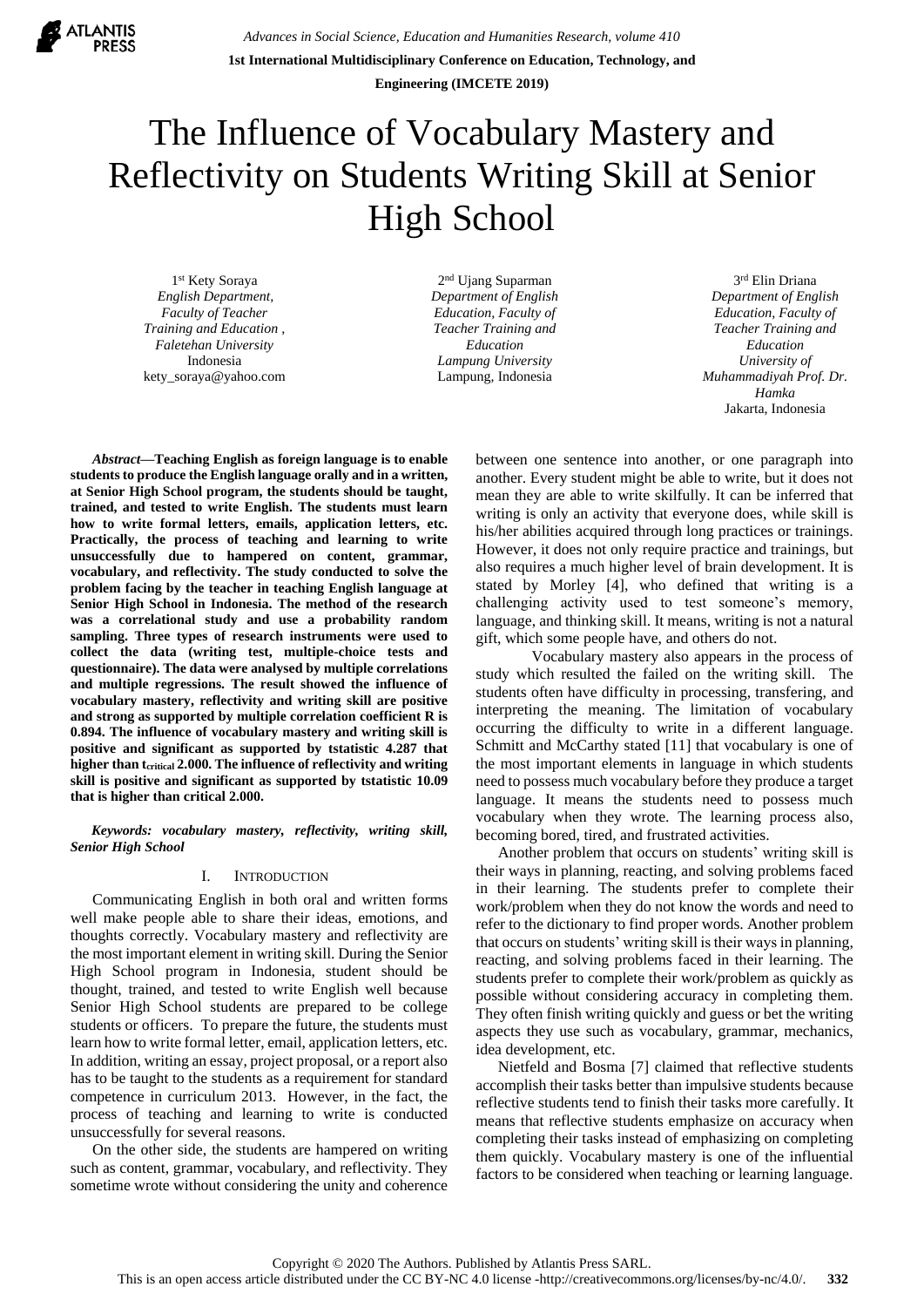It ensures that vocabulary is one of the most important steps in writing a language. Students can write in a language appropriately by mastering enough vocabulary. In addition, reflectivity of the students should be concerned by the teacher because students must emphasize on accuracy when completing their tasks rather than completing them quickly.

The students should also pay attention on writing aspects such as grammar, vocabulary, mechanics, developing idea, etc. Therefore, they have to enrich their vocabulary mastery and increase their reflectivity in writing activities.

Considering the facts above and the necessity to solve the problems, the study is to investigate whether vocabulary mastery and reflectivity altogether influence the writing skill. To investigate whether vocabulary mastery influence students' writing skill while reflectivity is held constant and to investigate whether reflectivity influences students' writing skill while vocabulary mastery is held constant.

## II. METHOD

The assessment was conducted at Senior High School 10 Tangerang, to determine the influence of vocabulary mastery and relativity of students writing skill, the correlational research applied [2]. 25% of the students from each class of out of total 298 students were as a sample. Data collecting technique for writing skill the student were asked to write a composition based on the instruction given, the item validity was measured by using content validity and the item reliability measured with inter rather reliability and the inter reliability scores which is analyse by Alpha Cronbach. For vocabulary mastery, applied the written technique in the form of multiple-choice item to investigate the student's vocabulary mastery, the validity was measured by point bisral and the reliability was measured by KR 20 formula. Questionnaire was applied for reflectivity in the form of statement to measure high or low of student reflectivity. The item validity was measure by product moment correlation and the reliability test by Alpha Cronbach. All the data analyse by correlation and regression technique. After the data processed and presented in the form of frequency distribution, mean, mode, and median, the simple regression equations of Variable X1 toward Y and X2 toward Y would be sought. Based on the regression equation, the normality, linearity, and multi-collinearity test were examined.

## III. RESULTS AND DISCUSSION

The statistical result showed that the writing skill test scores, which involved 73 students, ranged from 50 to 98. In other words, the lowest score of the respondents was 50 and the highest score was 98 with the range of 48. The mean score of the respondents 71.78, the median 75, and the mode 50. In addition, the standard deviation 15.61 and the variance 243.84.

# *A. Vocabulary Mastery (X1)*

The test was administered in the form of multiple-choice items which had been validated previously. Based on the vocabulary mastery test, found that 73 students' scores ranged from 10 to 44, which is lowest score 10 and the highest score 44 with the range of 34. The mean of the respondents'

scores 28, the median 31, and the mode 34. The variance 93.35 with the standard deviation 9.65.

## *B. Reflectivity (X2)*

The data of students' reflectivity (X2) was obtained by giving the questionnaire to 73 students that had been validated. Based on the computation by using SPSS 22.0, found that the lowest score of students' reflectivity 119 and the highest score of students' reflectivity 199. Respectively, the mean of the scores 150.94, the median 155.00, the mode 119.00, the standard deviation 24.48, and the variance 599.66.

Based on test of the three hypotheses that have been conducted, obtained that all variables were significantly related. Further discussions of the results of the test of the three hypotheses as follow.

# *C. Vocabulary Mastery and Reflectivity Altogether Influences Students' Writing Skill*

It is stated clearly that there are several factors that might hamper the students on writing. Some of them are vocabulary and reflectivity. The students often having difficulty in they use of vocabulary, grammar, mechanics, idea development, etc. Therefore, it can be concluded that an English teacher should gave a pay attention and the great efforts to improve students' vocabulary mastery and their reflectivity of the students to be able to write a composition well.

Based on the finding from the first hypotheses test, showed that the multiple correlation coefficient R 0.894. It implies that the relationships among the variables are positive and strong. That variability in students' writing skill can be explained by its linear relationship with vocabulary mastery and reflectivity and linear relationship with other factors. In addition, vocabulary mastery and reflectivity altogether influence students' writing skill. Related to the conceptual framework, vocabulary mastery and reflectivity have positive impact and relationship on writing skill. A student who has a good mastery of vocabulary can write a composition. The more word one knows, the better he/she write a composition. Schmitt and Mc-Carthy [11] stated the vocabulary is the one of the most important elements in language in which the student needs to possess vocabulary before they write a text. Paquot [8] also explained that to communicate well both of spoken and written, the student needed to possess much vocabulary when they are writing. In others words the richness of vocabulary has very conspicuous effects on students writing skill.

Considering vocabulary mastery is not only enough since students' reflectivity might also be considered to success of writing skill. A student who tends to calculate or think first using his /her own previous experience before completing their work consider the accuracy and correctness in solving problem that happen in writing. Nietfel and Bosma [7] claimed that reflectivity accomplishes their task better than impulsive student because reflectivity student accomplishes their task more carefully. It means that reflective student emphasizes on accuracy when completing their task instead of focusing on completing them quickly.

Writing skills proses is complex because writer needs to possess element, such as experience, thinking skill, and knowledge of language to start writing. As stated by Morley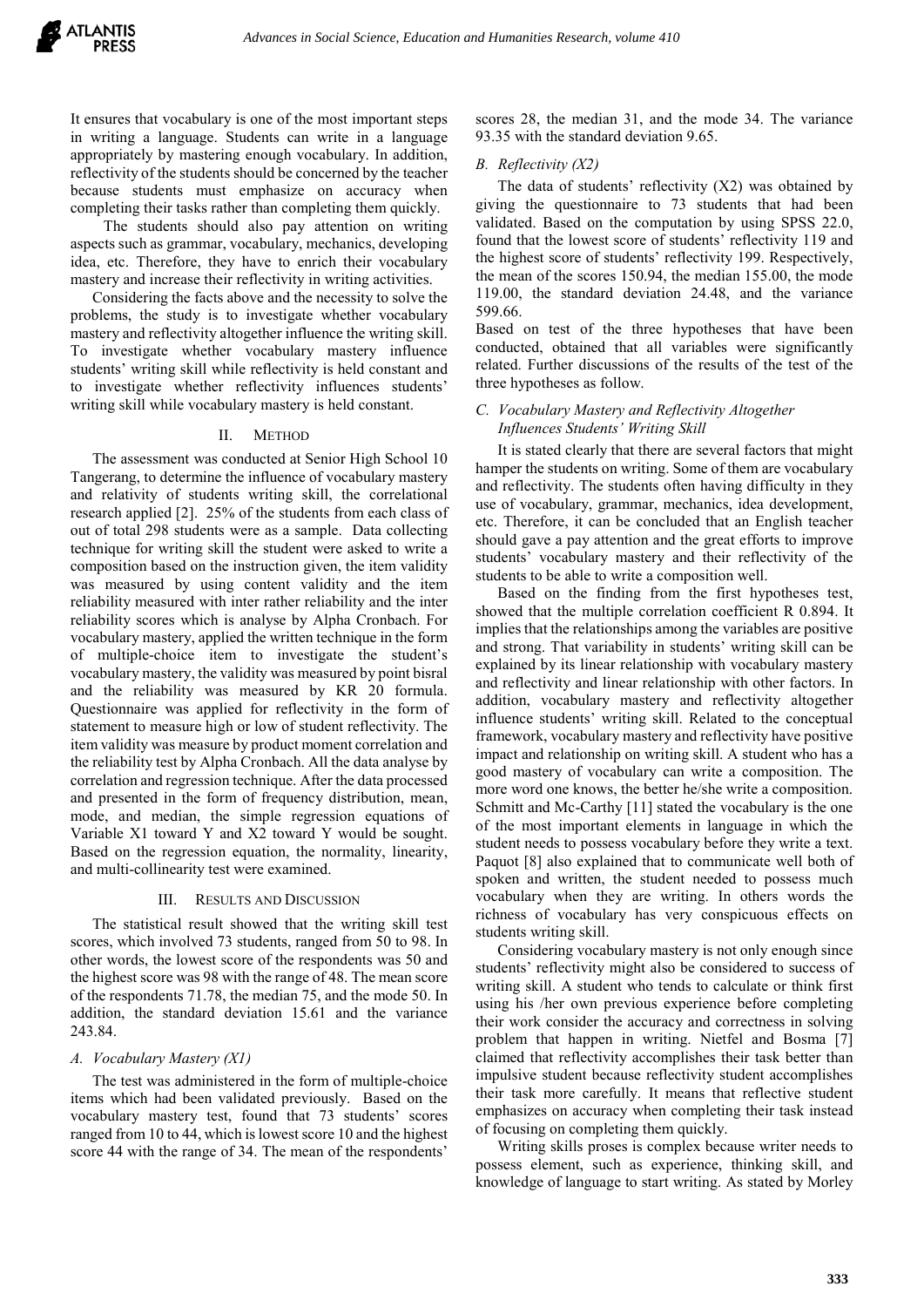[4] writing is a challenging activity to used one memory, language, and thinking skill. In addition, Heaton [3] emphasize that writing skill is complex and sometime difficult to teach because writing is a creative activity in which a writer requires experience, thinking skill, and knowledge of language writes composition. Related to the result, there were six categories thinking skill which is influence on student writing skill such as knowledge, comprehension, application, analysis, synthesis, and evaluation [1]. From those categories, the student have done evaluation in which they have create their own words based on introduction, explaining, arguing and summarizing their own ideas to write analytical or hortatory exposition.

## *D. Vocabulary Mastery Influences Students' Writing Skill While Reflectivity is Held Constant*

Based on the findings of the second hypothesis test, it is showed that vocabulary mastery influences students' writing skill while reflectivity is held constant. In addition, the test of the second hypotheses also conducted by using t test. The result shows that the p value 0.000. It was smaller than  $\alpha$  0.05. Therefore, the assessment decided to reject H0 2 and a accept Hi 2. It inferred that vocabulary mastery influences students' writing skill while reflectivity is held constant. Furthermore, from estimated regression equation found that the b1 0, 470. It concludes that if vocabulary mastery increases by 1 point, the students' writing skill will increase by 0.470 point while reflectivity is held constant. Related to the test given, the students were tested with the form of multiple-choice. The test was constructed based on the topic discussed by the English teacher at school. The texts were related on the analytical and hortatory exposition texts and the words were chosen familiarly to the students. In addition, the construction of the test includes five aspects of vocabulary measured, such as synonym, antonym, spelling, word definition, and word classes in which they are familiar to those aspects because they also learned and tested with that way.

Related to the conceptual framework, vocabulary mastery has positive relationship on writing skill. A student who possesses good vocabulary mastery will be able to write a text easily. It means that vocabulary mastery is considered as one of the decisive factors to achieve success in writing skill. Richards and Renandya [9] stated that vocabulary is the most important component of language proficiency. Students who can speak, listen, read, and write well have a basic of vocabulary mastery. Ur [13] suggested students to have much vocabulary because it is one the most important aspects in language learning. Thorbury [12] in addition explained that vocabulary plays an important role for how well learners speak, listen, read, and write. It was found that data supports the theory in which vocabulary helps the students to write a text.

As a result, inferred that vocabulary mastery supports the success of writing skill. In other words, the higher one's vocabulary mastery, the better his/her writing skill will be. It is highly expected that the teachers should be more aware of their students' vocabulary mastery in order to do better efforts to improve and enrich the students' vocabulary mastery. This can be conducted by providing the students with learning programs which give more contribution to the development of students' vocabulary mastery on writing skill such as wall magazines, poems, or fiction story competitions.

Reflectivity Influences Students' Writing Skill while Vocabulary Mastery is held Constant

The finding of the third hypotheses test revealed that reflectivity influences students' writing skill while vocabulary mastery is held constant. The researcher also used t test to test the relationship between variable X2 and Y. The result shows that the p value is 0.000. It is smaller than  $\alpha$  0.05. Therefore, H03 is rejected and Hi3 is accepted. It can be concluded that reflectivity influences students' writing skill while vocabulary mastery is held constant. From the estimated regression equation, it was found that the b2 is 0.437. It means that if the students' reflectivity increases by 1 point, their writing skill will increase by 0.437 while vocabulary mastery is held constant. Suparman [10] also states that students' reflectivity correlates to their writing skill because they tend to focus on accuracy, calculate several possibilities, and reefer to systematically investigation toward what they have written.

Related to the questionnaire given, the score of the students' reflectivity was measured using the Likert Scale to investigate the tendency of students' reflectivity. The subject was asked to indicate whether he/she strongly agree, undecided, disagree, and strongly disagree. The result shows that ten students indicate high reflectivity and the ten students got better score among others. For examples, respondents 16, 17 and 30 indicate high reflectivity and got 95 score for their writing test.

Related to the conceptual framework, reflectivity refers to a person's characteristic which tends to calculate or think over before she/he decides in either language learning or in real life. Due to their characteristic, she/he is often slow on completing work in which systematic investigation and previous experiences are their basic for taking decisions. Reflectivity is considered as an important cognitive learning style for students in improving their writing skill because students tend to make few mistakes in grammar, mechanism, and punctuation with this character. As the result, possessing reflectivity is very important and supports students' success in developing their writing skill since the higher one's reflectivity, the better his/her writing skill will be.

Related to reviews of previous study, the result of this assessment indicated that the researcher supports previous research studies, such as Mahdavinia and Molavizadeh [5] who investigated the relationship between impulsivity/reflectivity on the use of idiom and writing composition for 80 Iranian university learners. The result indicated that there was significant relationship among those variables and showed that reflective students used more idioms in their writings than impulsive students.

However, the result of this research rejects Mahasneh's [6] research who investigated the relationship between reflective thinking and learning style on language learning. He claimed that there is no significant correlation between reflective thinking and learning style on language learning.